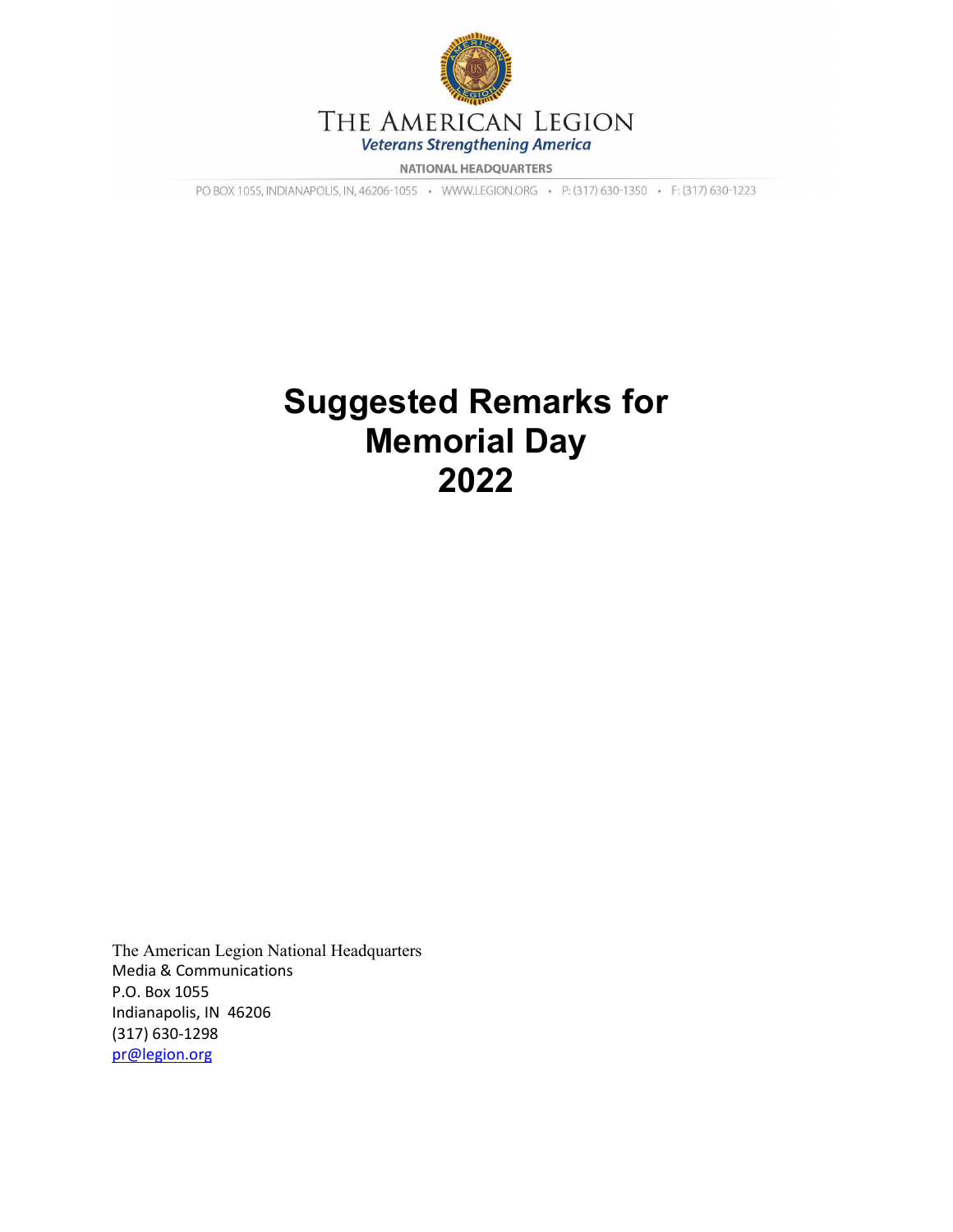Their mission was noble; evacuate desperate civilians yearning to escape a brutal regime. The 13 U.S. servicemembers who died during a terrorist bombing in Afghanistan last August will not be the last American heroes to make such a sacrifice, but they represent the best of a generation.

There was Navy Corpsman Max Soviak of Berlin Heights, Ohio. His high school football coach described him as fearless. He was 22.

Army Staff Sergeant Ryan Knauss of Corryton, Tennessee, was a member of the 82<sup>nd</sup> Airborne. He was 23.

Marine Staff Sergeant Darin Hoover of Salt Lake City was serving his third tour of duty in Afghanistan. He was 31.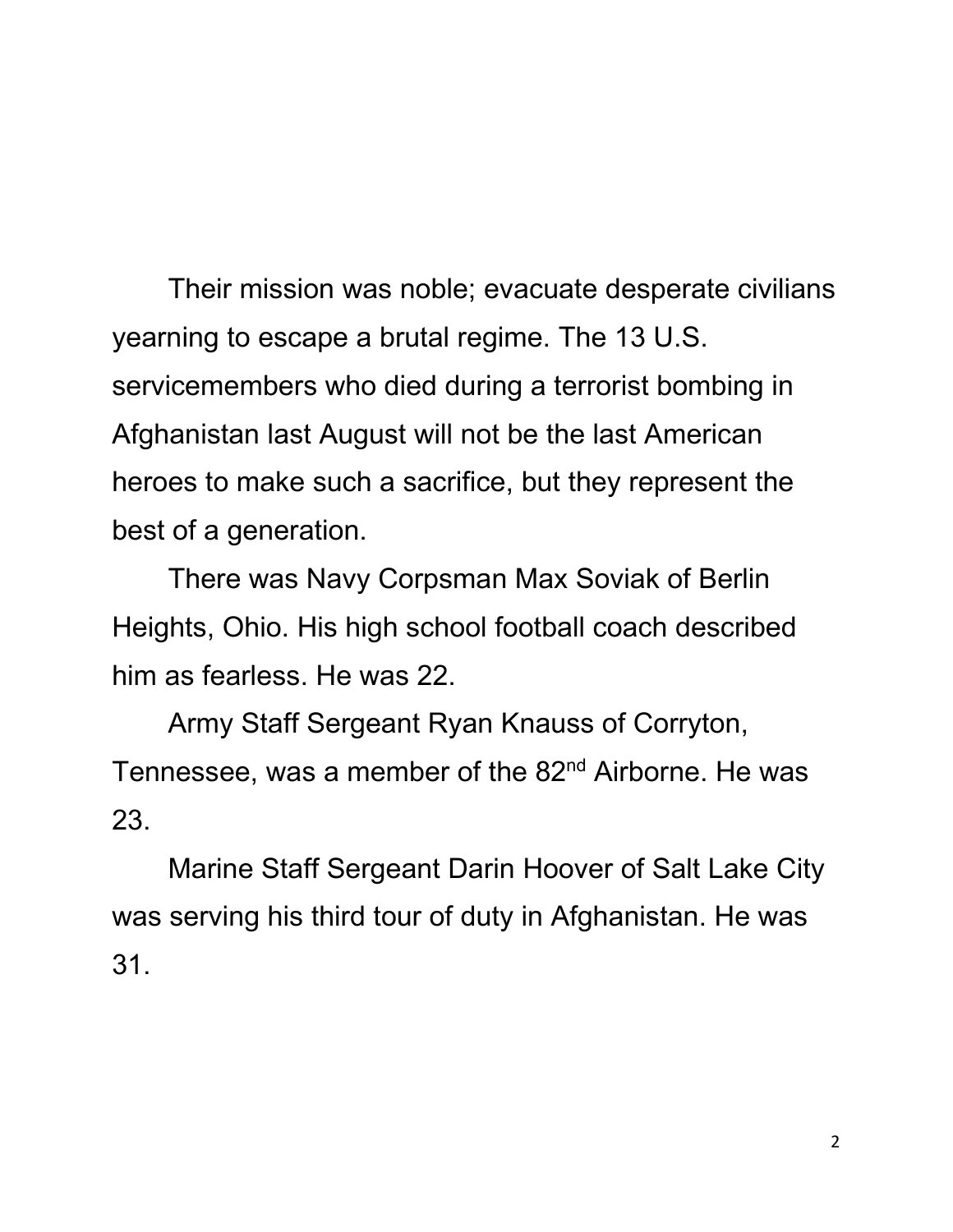Marine Corps Sergeant Johanny (JOE-honny) Rosario Pichardo of Lawrence, Massachusetts, was a member of her brigade's Female Engagement Team, responsible for screening civilians while respecting cultural sensitivities. She was 25.

Marine Corps Sergeant Nicole Gee of Sacramento, California, posted an Instagram photograph of herself cradling an Afghan baby and the caption, "I love my job," just days before the attack. She was 23.

Marine Corporal Hunter Lopez of Indio, California, was the son of two Riverside Sheriff's Department officers. He was 22.

USMC Corporal Humberto Sanchez of Logansport, Indiana, was on the homecoming court during his senior year in high school. He died at 22.

Lance Corporal Jared Schmitz of St. Charles, Missouri, liked to play video games, according to his father. He was 20.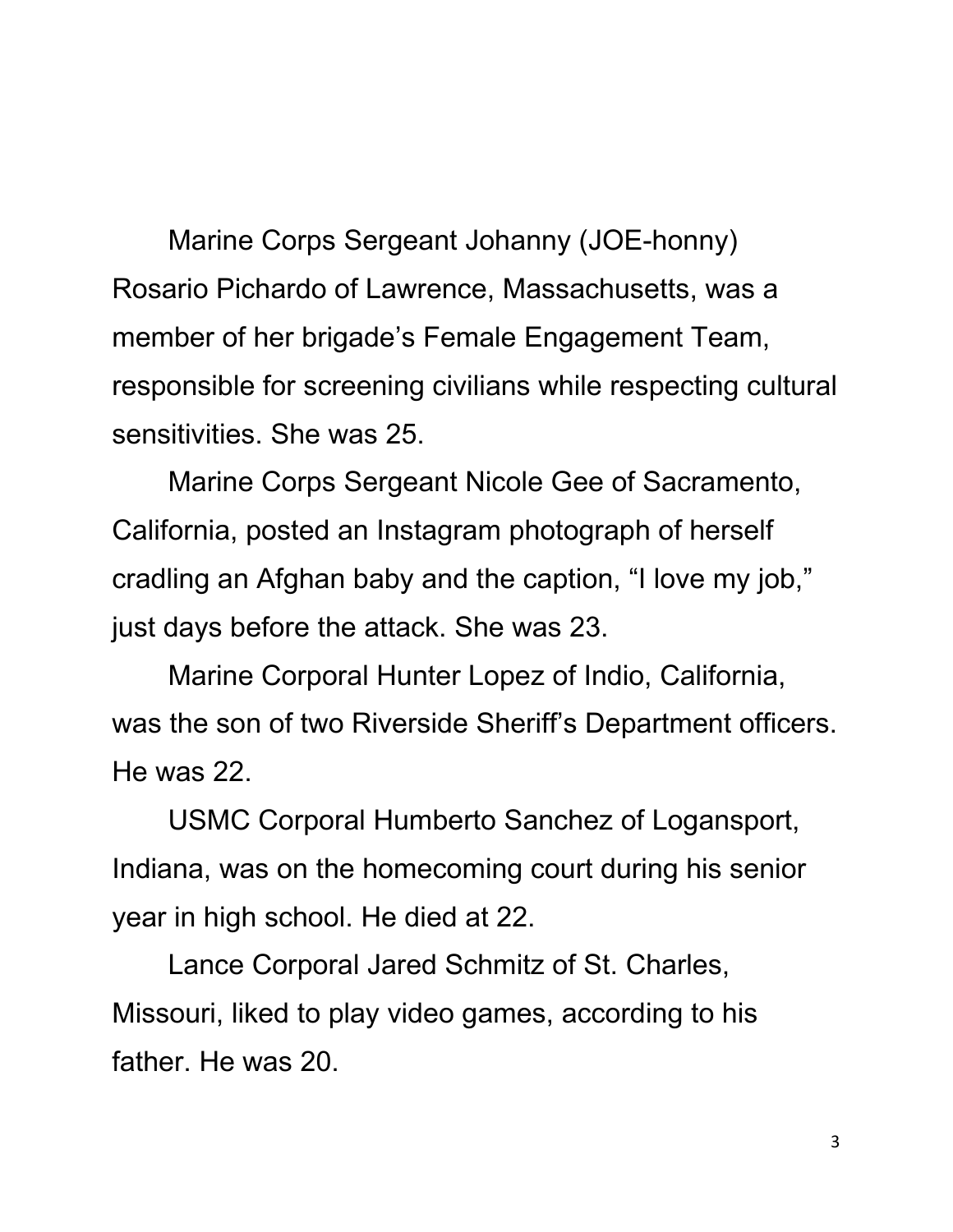Lance Corporal Dylan Merola of Cucamonga, California, had been in Afghanistan for just more than a week. He planned to attend college and study engineering. He was 20.

Lance Corporal Kareem Nikoui (nick who ē) of Norco, California, served in Junior ROTC before joining the Marines. He was 20.

Not only are these diverse men and women forever in our hearts, but for those who knew them, they are forever young.

They came from every background, yet they shared a common goal – to serve America and make life better for others.

It was the same ethos that drove our Korean War veterans seventy years ago.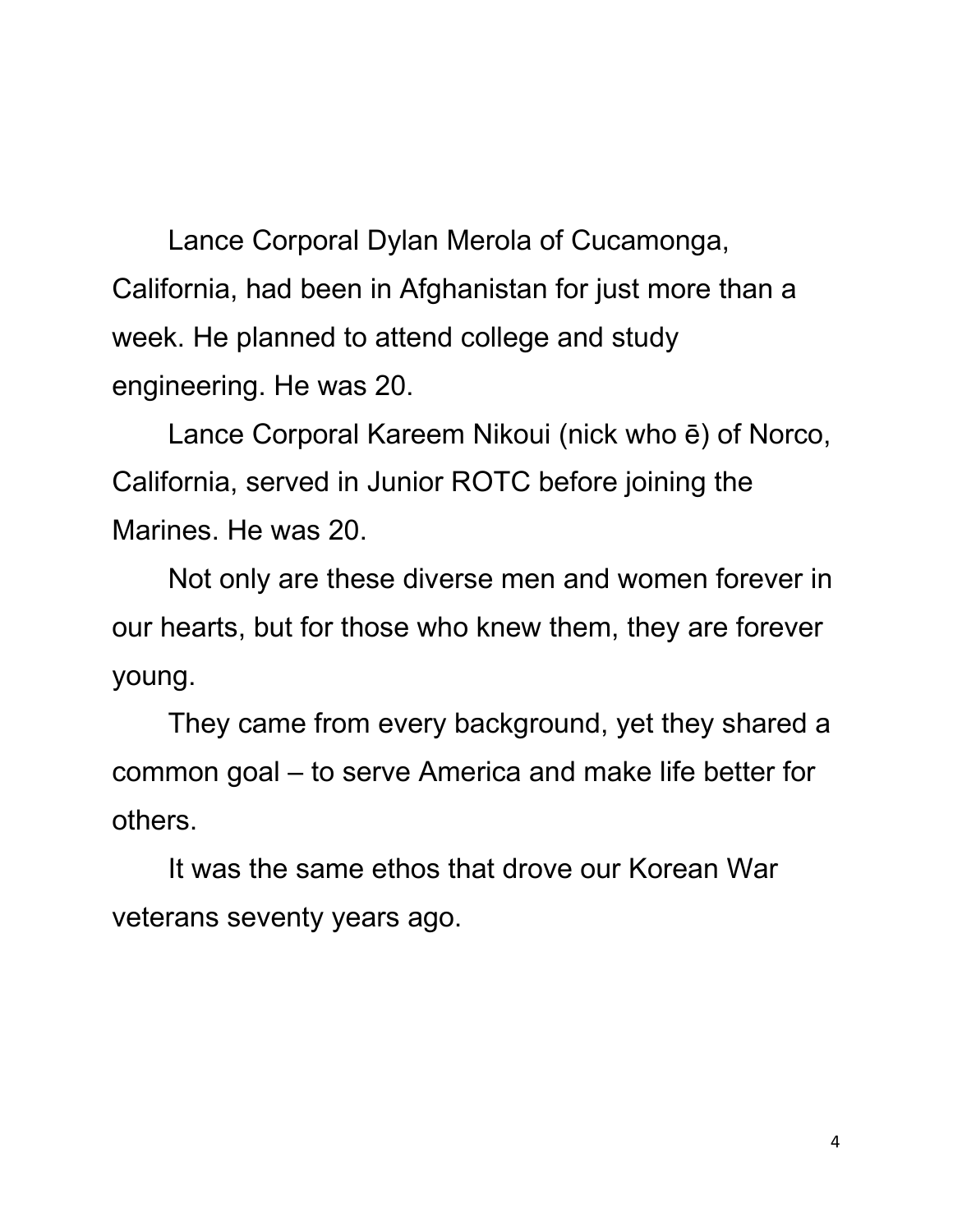George Andrew Davis, Junior, was a World War II flying ace with the Army Air Forces before taking his remarkable skills to the newly created U.S. Air Force. Flying an F-86 Sabre, he downed 14 North Korean, Chinese and Soviet aircraft.

He led his last aerial patrol mission on February 10, 1952, near the Manchurian border. Major Davis spotted 12 enemy MIG-15 aircraft speeding toward friendly fighter bombers. He sped through the rear of the enemy formation and downed two enemy MIGs. Rather than evade the enemy, who by then had been concentrating fire upon his aircraft, he reduced his speed to engage a third MIG-15. It was during this engagement that he sustained a direct hit and lost his life.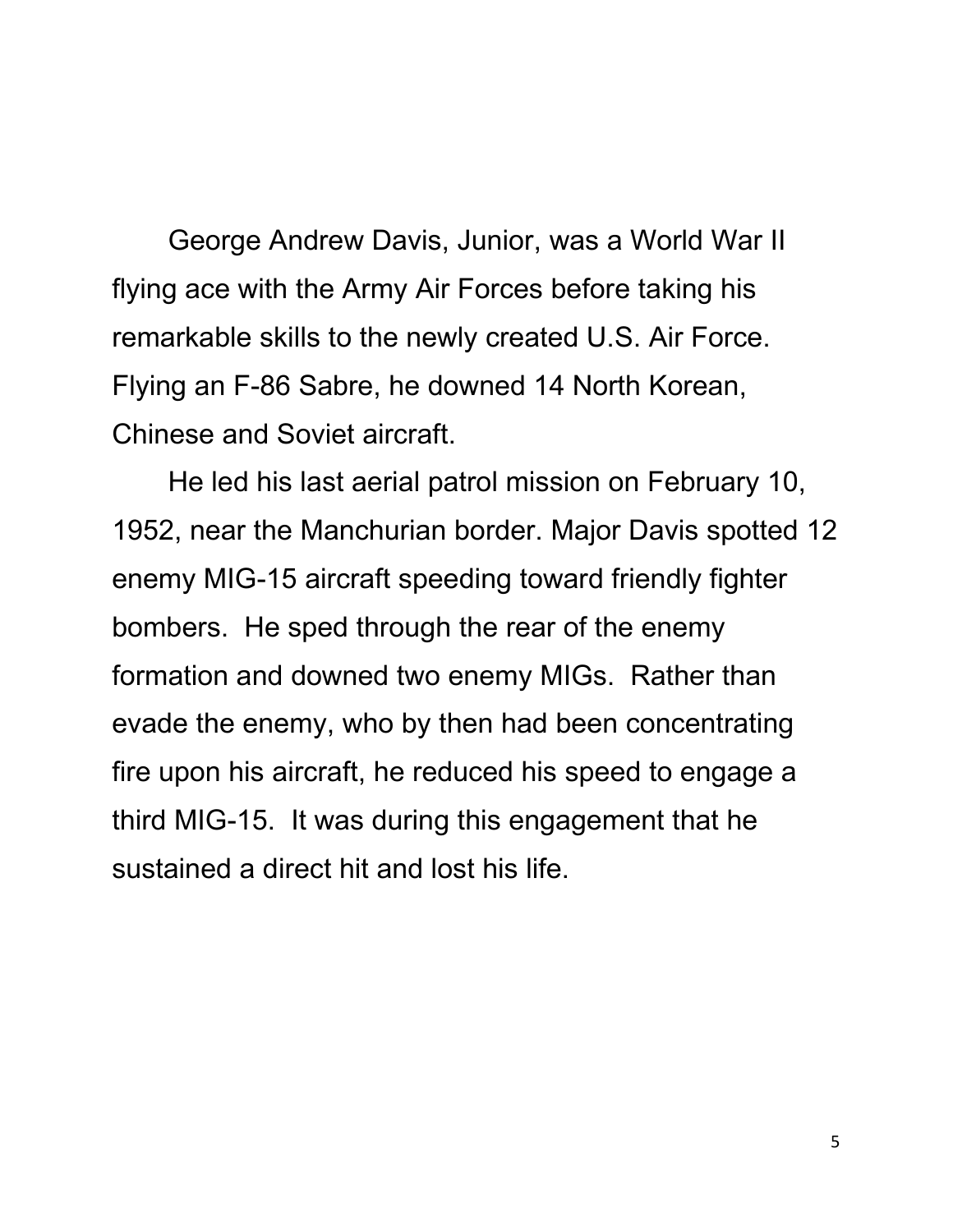Major Davis was 31. He was promoted posthumously to lieutenant colonel and awarded the Medal of Honor. His citation states, "his indomitable fighting spirit, heroic aggressiveness, and superb courage in engaging the enemy against formidable odds exemplified valor at its highest."

From the American Revolution to the Global War on Terrorism, more than one million American veterans have made the Supreme Sacrifice. They died so that we could continue to cherish the things they loved – God, country, and family.

That is why we are gathered here on Memorial Day… to honor the memory of our fallen warriors who have given everything for their country.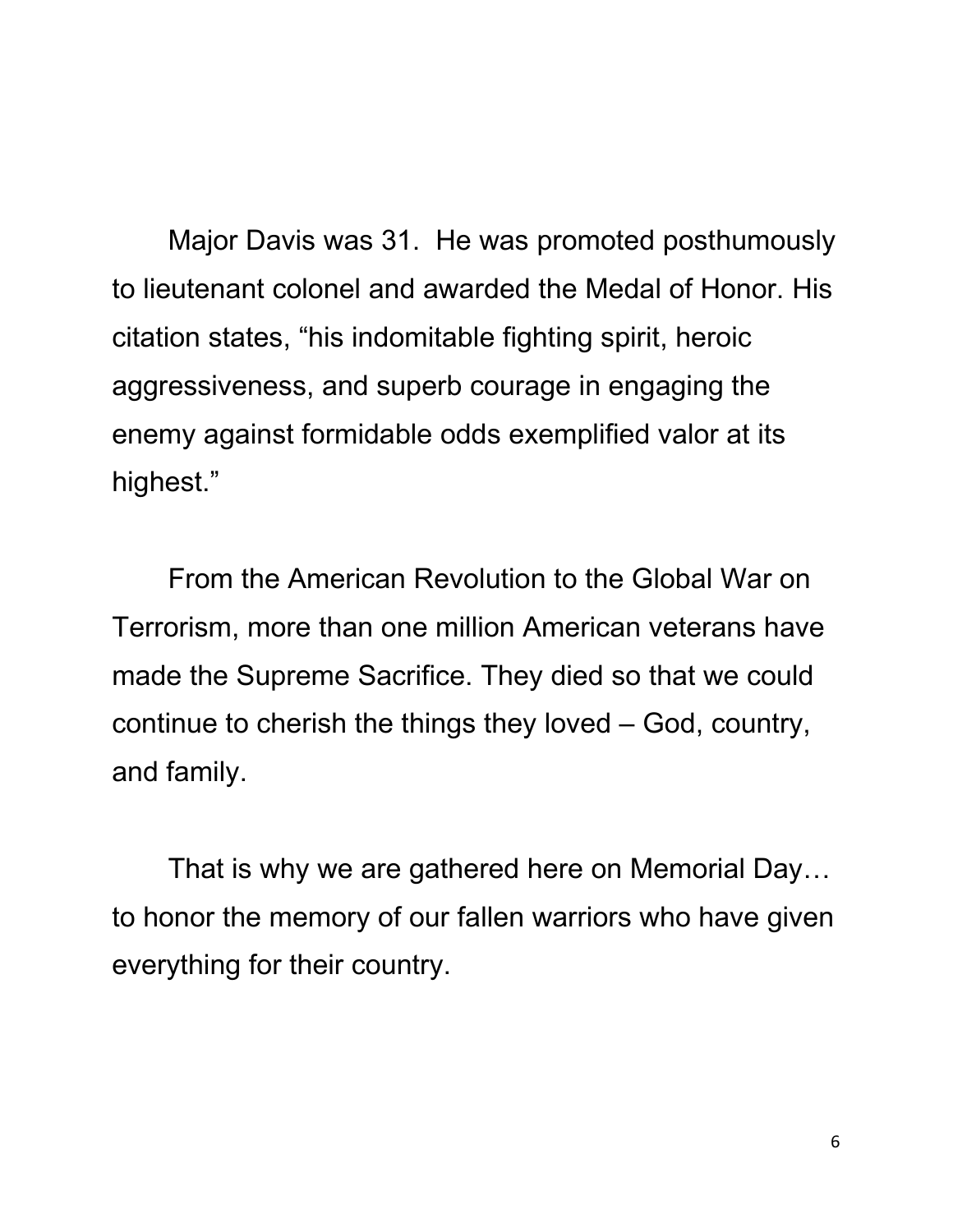We are also reminded on this day, that brave men and women have always stepped forward to take the oath of allegiance as members of America's armed forces, willing to fight and if necessary, die for the sake of freedom.

In reflecting on the sacrifices of their comrades during World War I, the founders of The American Legion saw four common pillars as to why Americans so often answer their nation's call – even to the point of sacrificing their lives.

They do it to provide a strong national defense – to keep America safe and secure against those enemies who would destroy our American way of life.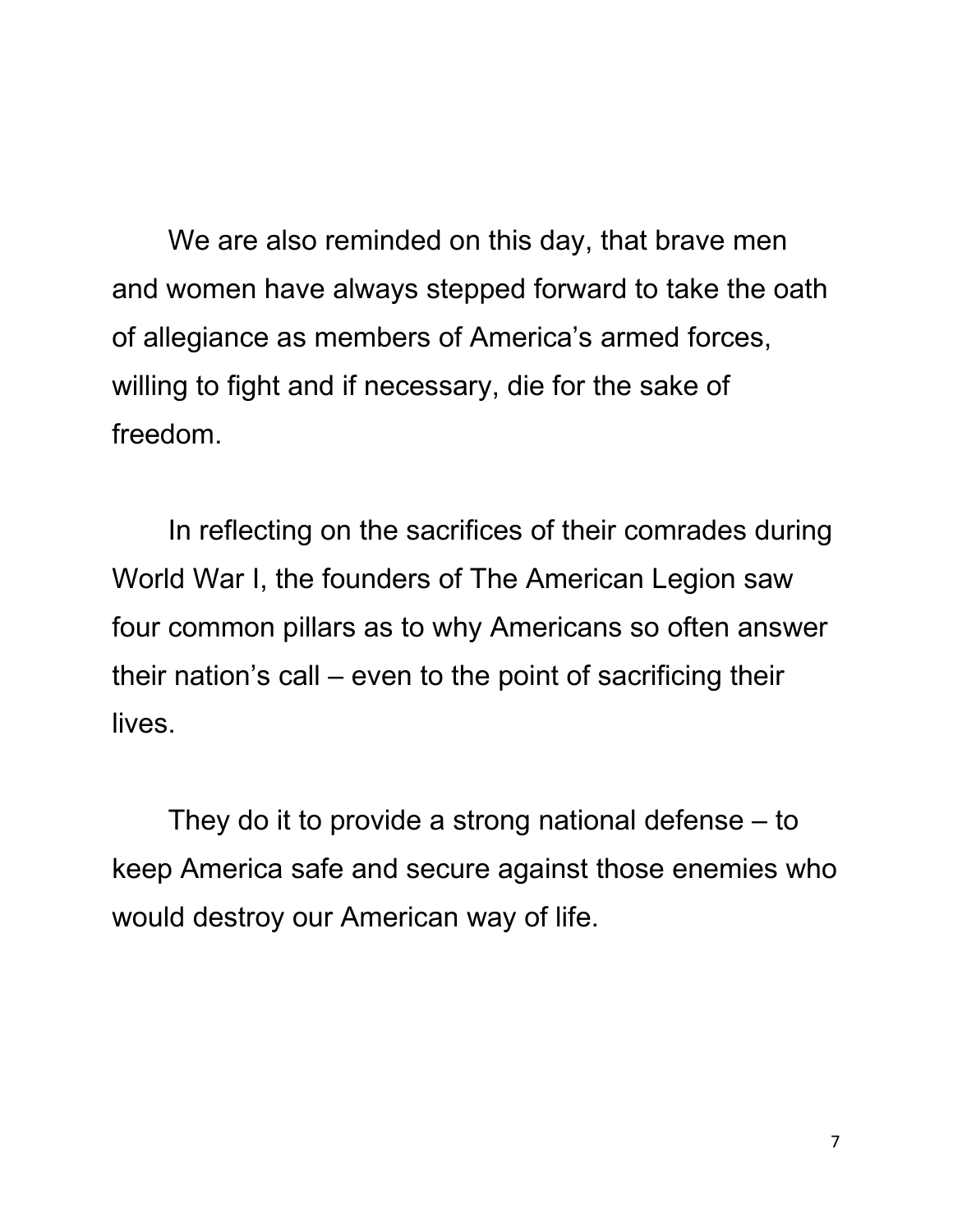They do it for their fellow comrades … for those fighting by their side against all odds and for those who eventually separate from the military but proudly claim their status as veterans.

They do it for American core values of God and country – family, patriotism, and our freedom to worship as we please.

They do it for their children … so that they can grow up in an America that is strong and free.

It is through this last pillar  $-$  children  $-$  that we must continue to honor the spirit of these heroes. We must share the legacies and tell the stories of those who are no longer here.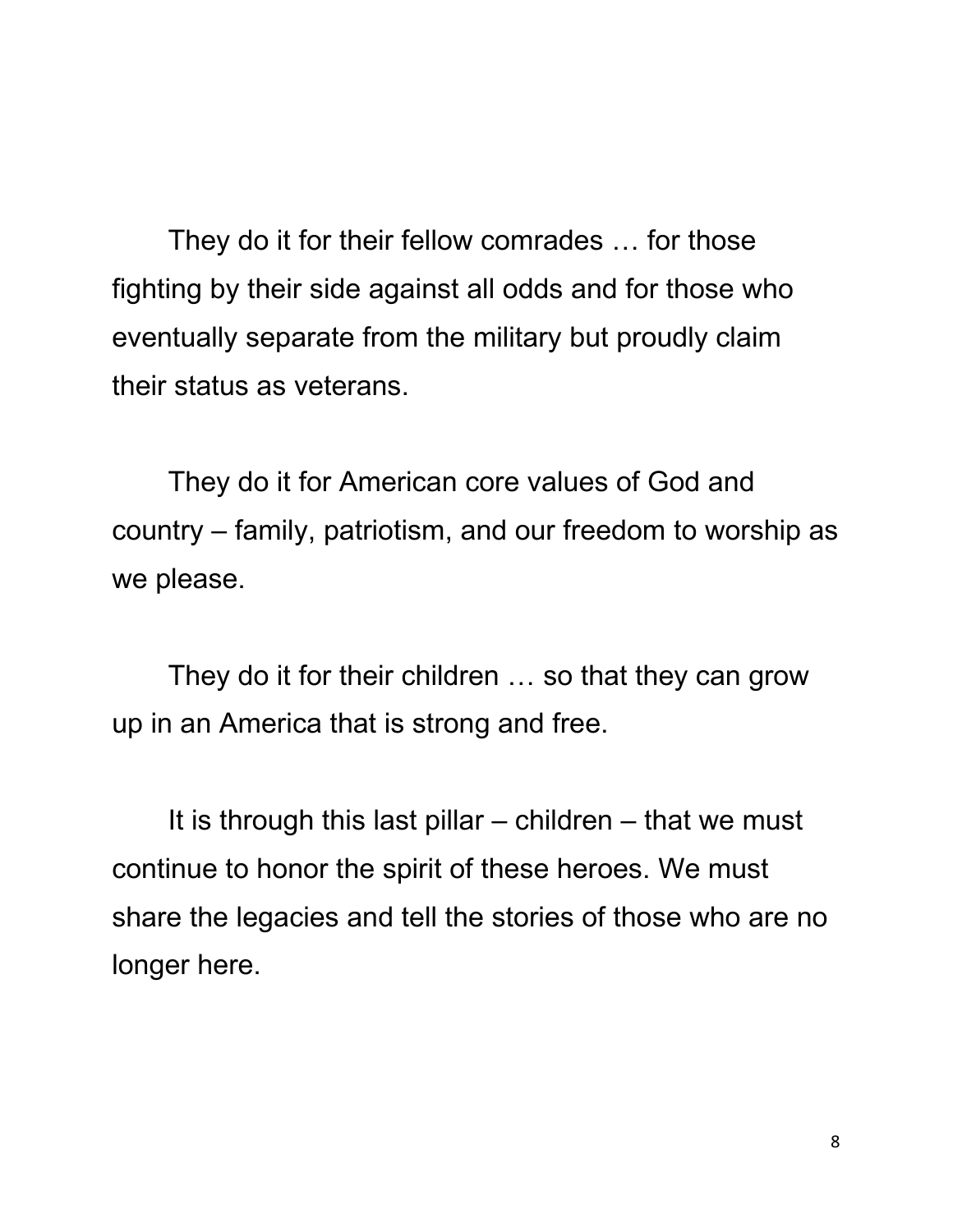Nearly 7,000 American men and women have died while fighting the Global War on Terrorism. Many were parents.

The loss felt by Gold Star families is forever.

There are many tangible things we can do to honor the service of our fallen heroes. First and foremost, is to take care of their loved ones. In some cases, this means providing financial assistance to help their children obtain higher education.

Across this great country, The American Legion is raising funds to ensure that college education will be a reality for these families. This is why The American Legion established The American Legion Legacy Scholarship Fund.